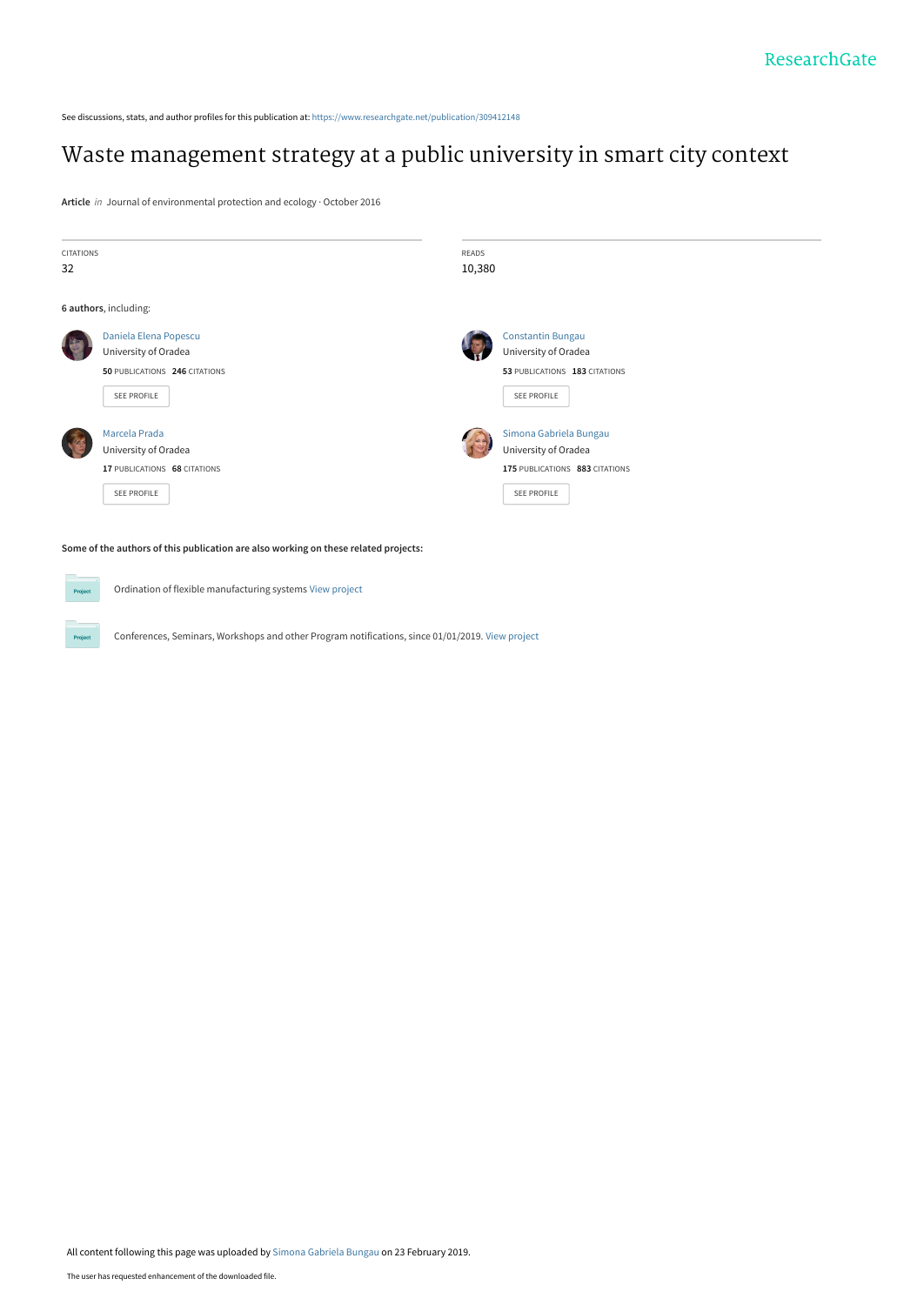*Solid waste management*

# **WASTE MANAGEMENT STRATEGY AT A PUBLIC UNIVERSITY IN SMART CITY CONTEXT**

D. E. POPESCU<sup>a</sup>, C. BUNGAU<sup>b\*</sup>, M. PRADA<sup>c</sup>, C. DOMUTA<sup>d</sup>,  $S.$   $\rm BUNGAU^e$ ,  $\rm D.$   $\rm M.$   $\rm TIT^e$ 

<sup>a</sup>Faculty of Electrical Engineering and Information Technology, University of *Oradea, Oradea, Romania* b *Faculty of Management and Technological Engineering, University of Oradea, 1 Universitatii Street, Oradea, Romania E-mail*: *bungau@uoradea.ro* c *Faculty of Civil Engineering, Cadaster and Architecture, University of Oradea, Oradea, Romania* d *Faculty of Environmental Protection, University of Oradea, Oradea, Romania* e *Faculty of Medicine and Pharmacy, University of Oradea, Oradea, Romania*

**Abstract**. The objective of this study is to analyse the current waste management system in a public university as is the University of Oradea and to develop strategies for improve it. Also, it was made an analysis of how waste was collected, stored and recycled in whole campus, over the period 2010–2015. University of Oradea waste management programs are designed to protect the environment, reduce pollution and encourage recycling throughout community. The present and the future waste management policy of any institution in a city is closely related to that city waste management strategy. After analysing the present situation and addressing the key questions in the Oradea smart city strategy, it has been concluded that the University has to act to prevent generating waste and acting to re-use waste according to the most intelligent collection system of Oradea. With the cost of new technologies steadily decreasing, and plenty of wireless technologies available to make smart waste possible, University of Oradea can significantly improve its waste management system by employing these technologies.

*Keywords*: waste management program, strategy, smart city.

## AIMS AND BACKGROUND

Waste management is represented by all the activities and actions required to manage waste from its inception to its final disposal, and is intended to reduce adverse effects of waste on health, the environment or aesthetics. This includes, collection, transport, treatment and disposal of waste together with monitoring together with regulatory framework that relates to waste management $1-3$ .

The term usually relates to all kinds of waste, whether generated during the extraction of raw materials, the processing of raw materials into intermediate and

<sup>\*</sup> For correspondence.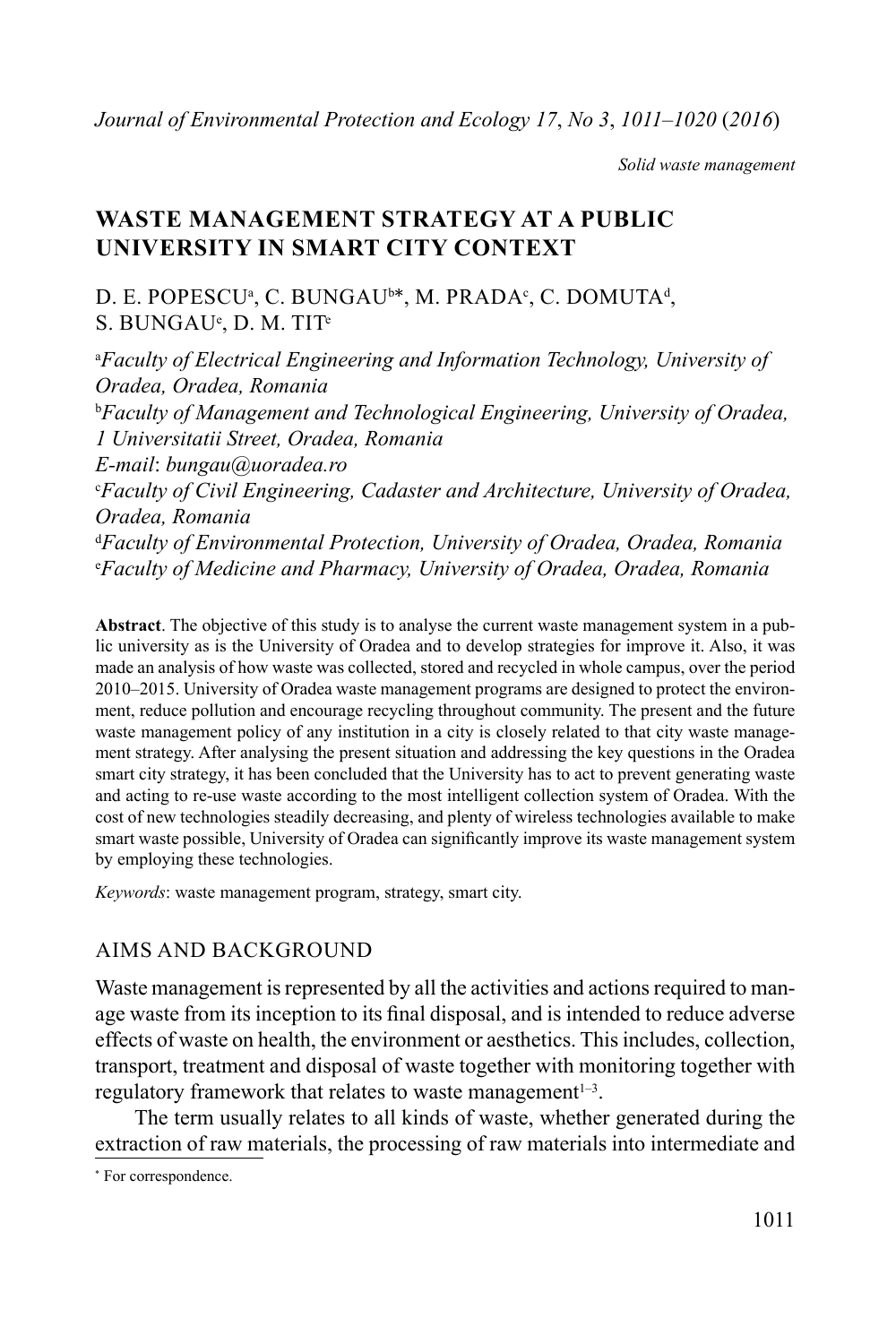final products, the consumption of final products, or other human activities including municipal (residential, institutional, commercial), agricultural, and special (health care, household hazardous wastes, sewage sludge) $^{2-4}$ .

The European Union approach to waste management is based on the 'waste hierarchy'. The aim of the waste hierarchy is to extract the maximum practical benefits from products and to generate the minimum amount of waste, and it sets the following priority order when shaping waste policy and managing waste at the operational level: prevention, (preparing for) reuse, recycling, recovery and, as the least preferred option, disposal (which includes landfilling and incineration without energy recovery)<sup>5</sup>.

The waste hierarchy represents the progression of a product or material through the sequential stages of the pyramid of waste management and the latter parts of the life-cycle for each product<sup>6</sup> (Fig. 1).

The waste hierarchy is represented as a pyramid because the basic premise is to avoid and reduce the generation of waste. The next step is to reduce the generation of waste, i.e. by re-use. The next is recycling, which would include composting. Re-use (without further processing) and recycling (processing waste materials to make the same or different products) keeps materials in the productive economy and benefits the environment by decreasing the need for new materials and waste absorption.



**Fig. 1**. Waste hierarchy (adapted from Ref. 6)

Where further recycling is not feasible, it may be possible to recover the energy from the material and feed that back into the economy where this is acceptable to the community; so the next step is material recovery and waste-to-energy. Energy can be recovered from processes, i.e. landfill and combustion, at this level of the hierarchy. Some materials may be inappropriate to re-use, recycle or recover for energy and instead require treatment to stabilise them and minimise their environmental or health impacts. The final action is disposal, in landfills or through incineration without energy recovery. The waste hierarchy recognises that some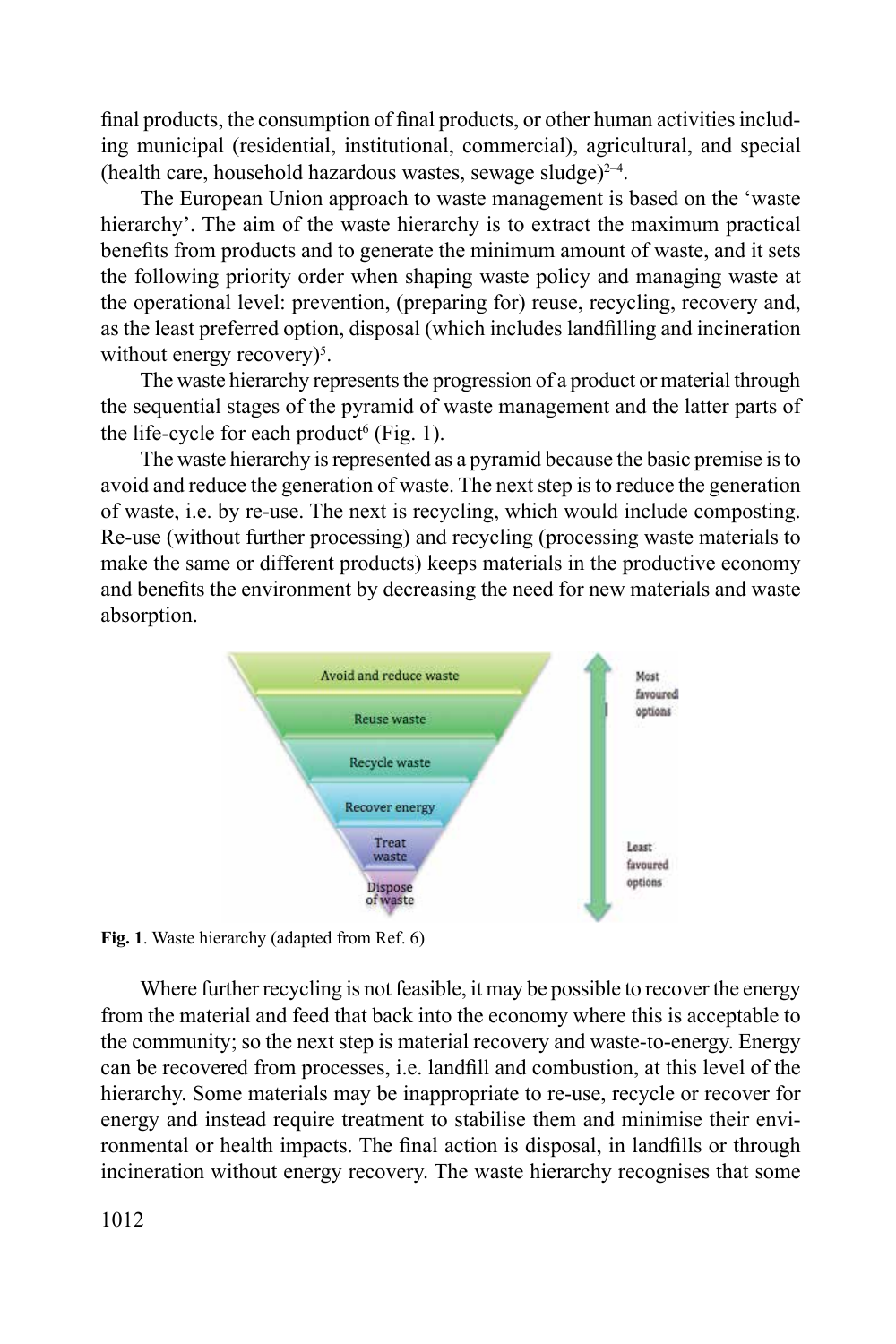types of waste, such as hazardous chemicals or asbestos, cannot be safely recycled and direct treatment or disposal is the most appropriate management option. This last step is the final resort for waste which has not been prevented, diverted or recovered<sup>6,7</sup>.

Incineration is a disposal method in which solid organic wastes are subjected to combustion so as to convert them into residue and gaseous products. It is used to dispose of solid, liquid and gaseous waste. It is recognised as a practical method of disposing of certain hazardous waste materials (such as biological medical waste). Incineration is a controversial method of waste disposal, due to issues such as emission of gaseous pollutants<sup>8</sup>.

Waste management practices are not uniform among countries (developed and developing nations), regions (urban and rural area), and sectors (residential and industrial)<sup>9</sup>.

In line with this the 7th Environment Action Program sets the following priority objectives for waste policy in the EU (Ref. 10): to reduce the amount of waste generated; to maximise recycling and re-use; to limit incineration to non-recyclable materials; to phase out landfilling to non-recyclable and non-recoverable waste and to ensure full implementation of the waste policy targets in all Member States.

The objective of this study is to analyse the current waste management system within University of Oradea and to develop strategies to improve it.

## EXPERIMENTAL

We did an analysis of how the waste were collected, stored and recycled at the University of Oradea during the period of 2010–2015.

We also determined the total amount of waste produced each year and the amount of each type of selective waste collection detailing the different types of waste. Following the analysis we identified opportunities in developing solutions that lead to integration of the university waste management with the smart city concept, which is envisaged for implementation by the city of Oradea.

## RESULTS AND DISCUSSION

University of Oradea waste management programs are designed to protect the environment, to reduce the pollution and, probably just as importantly, to keep refuse rates low. We encourage recycling throughout the academic community. The university goal is to have 100% of the residents of our university as active participants in the recycling program.

University of Oradea provides 4 stream recycling cart to each household to recycle. The recyclable items can go inside the appropriate cart. The policy of university includes to have separate cart for: glass, paper, plastic pats and domestic waste. These are also collected separate. The university vision is to promote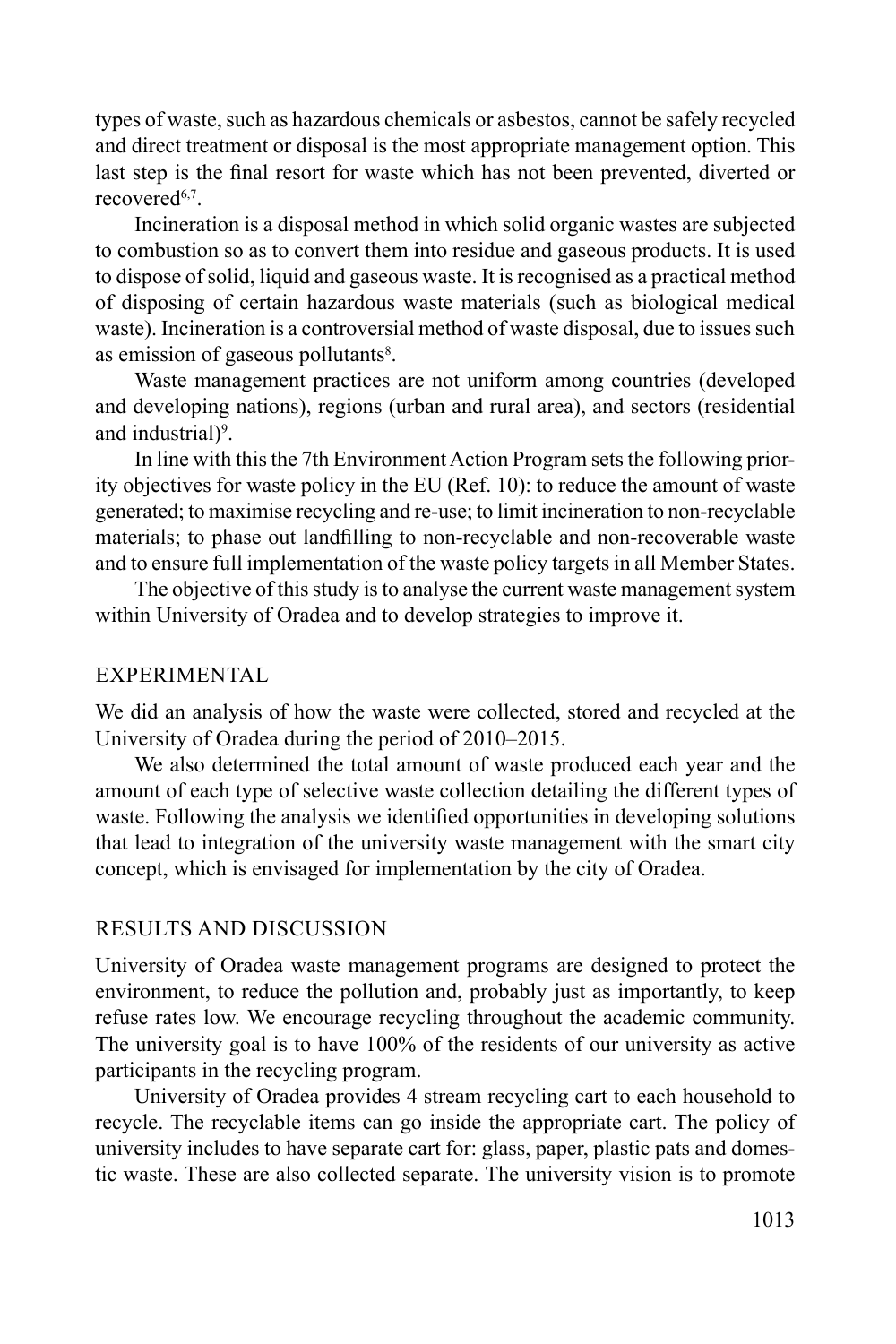positive behaviour change and lead to improvement in the environment and community wellbeing.

From the university point of view that a good environmental practice means to:

– plan how to apply the waste hierarchy;

– monitor the performance regularly;

– know what type of waste is produced and make efforts to reduced it;

– sort and segregate the waste produced to help the recovery process.

The amount of waste collected in time from our university is presented in Table 1.

| Type of waste                          | Unit of             | Year     |                         |        |        |       |       |  |  |  |  |
|----------------------------------------|---------------------|----------|-------------------------|--------|--------|-------|-------|--|--|--|--|
|                                        | measure per<br>year | 2010     | 2011                    | 2012   | 2013   | 2014  | 2015  |  |  |  |  |
| Selective waste eco<br>Bihor (plastic) | m <sup>3</sup>      | 200      | 200                     | 280    | 240    | 300   | 290   |  |  |  |  |
| Glass                                  |                     | $\theta$ | 5                       | 3      | 10     | 15    | 17    |  |  |  |  |
| Textile                                |                     | $\theta$ | 60                      | 296    | 300    | 320   | 300   |  |  |  |  |
| Wood                                   |                     | 35       | 60                      | 25     | 35     | 50    | 50    |  |  |  |  |
| Total                                  |                     | 235      | 325                     | 604    | 585    | 685   | 657   |  |  |  |  |
| Electrical                             | t                   | 1.6      | 5.42                    | 6.4    | 6.5    | 7     | 6.8   |  |  |  |  |
| Paper                                  |                     | 1.22     | $\mathfrak{D}$          | 1.04   | 2      | 2.5   | 2.5   |  |  |  |  |
| Tires and inner<br>bags                |                     | $\theta$ | $\theta$                | 1.5    | 0.9    | 1     | 1.1   |  |  |  |  |
| Household                              |                     | 700.9    | 673.38                  | 835    | 661.16 | 453   | 490   |  |  |  |  |
| Metallic                               |                     | 13.232   | 16.467                  | 33.051 | 13     | 15    | 15    |  |  |  |  |
| Total                                  |                     |          | 716.952 697.267 876.991 |        | 683.56 | 478.5 | 515.4 |  |  |  |  |

**Table 1**.Types of selectively collected waste in 2010–2015

There is a progressive increase in the quantity of waste textile and glass, respectively fluctuations in increasing and decreasing of wood type waste in the last six years because, during this period, numerous investments in construction and renovations were made.

For most materials, the waste hierarchy ranking applies as is described in Fig. 1. Some current research identified some materials, for which the waste management options which are not in keeping with the waste hierarchy order are better for the environment $11$ :

– for food, the anaerobic digestion is environmentally better than composting and other recovery options;

– for garden waste and for mixtures of food waste, dry anaerobic composting digestion followed by composting is environmentally better than composting alone;

– for wood lower grade wood energy recovery options are more suitable than recycling.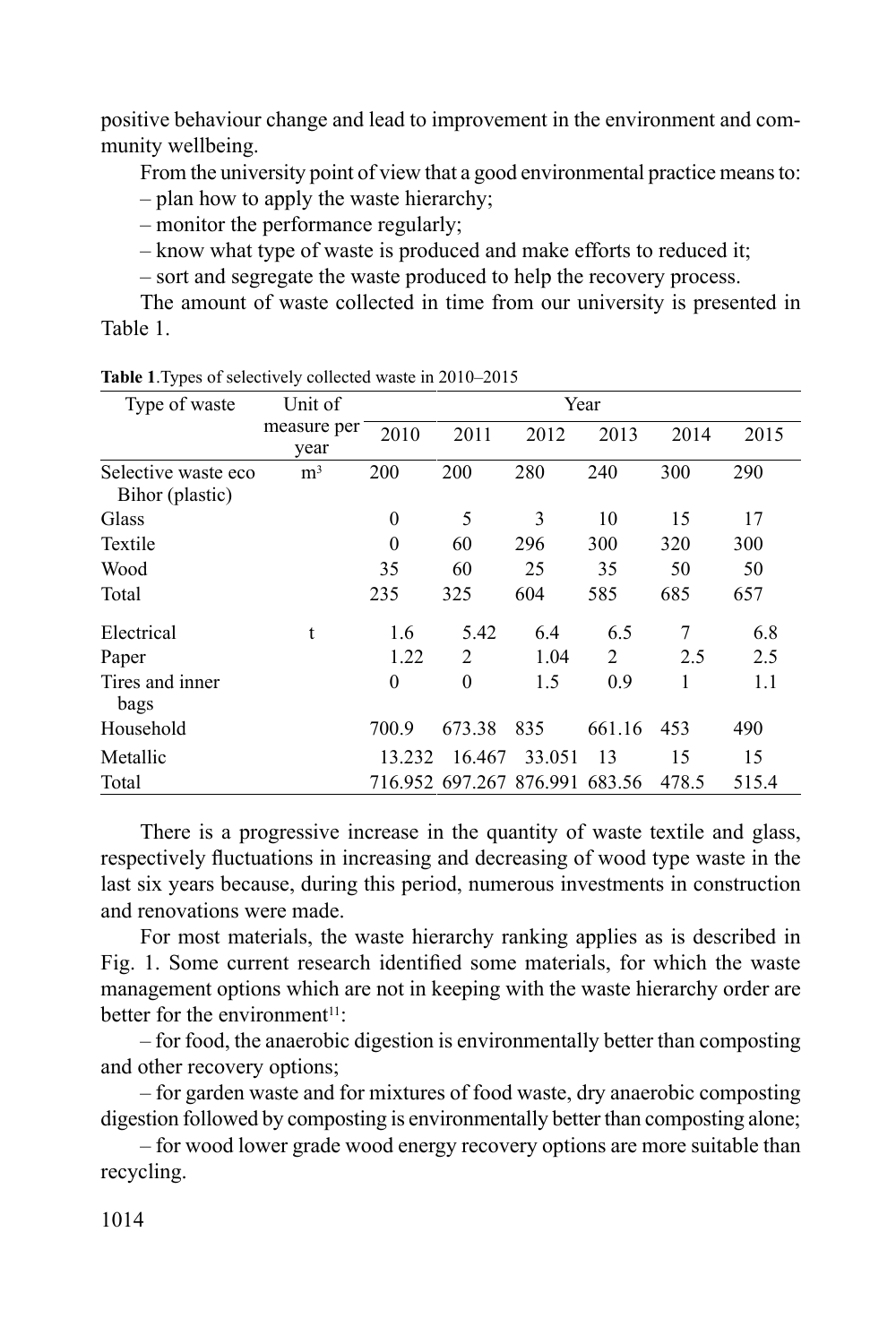It is important to identify the activities required for managing the waste that allow to establish the activities that must be done at our university in order to optimise the entire waste management process and to find the best solution for integrating this university as part of Oradea future smart city (Table 2).

| <b>Table 2.</b> Terrifies for managing anterent types of waste (adapted from Ref. 11) |   |              |   |   |   |          |   |                   |   |          |    |    |    |    |    |
|---------------------------------------------------------------------------------------|---|--------------|---|---|---|----------|---|-------------------|---|----------|----|----|----|----|----|
| Types of<br>waste                                                                     |   | $\mathbf{2}$ | 3 | 4 | 5 | 6        | 7 | 8                 | 9 | 10       | 11 | 12 | 13 | 14 | 15 |
| Paper and<br>card                                                                     |   | X X          |   |   |   | Χ        |   |                   |   | X        |    |    |    |    | X  |
| Food                                                                                  | X |              |   |   |   |          |   | X                 | X |          |    |    |    |    | X  |
| Garden waste                                                                          | X |              |   |   |   |          |   | $\mathrm{X}^{*8}$ | X |          |    |    |    |    | X  |
| <b>Textiles</b>                                                                       | X | X            |   |   |   | Χ        |   |                   |   | Χ        |    |    |    |    | X  |
| Wood                                                                                  | X | X            |   |   |   | X        |   |                   |   | $X^{*5}$ |    |    |    |    | X  |
| Glass                                                                                 | Χ | X            |   |   |   | $X^{*2}$ |   |                   |   | X        |    |    |    |    | X  |
| Metals                                                                                | X | X            |   |   |   | X        |   |                   |   |          |    |    | X  |    | X  |
| Plastics±                                                                             | X | X            |   |   | X | $X^{*4}$ |   |                   |   | X        |    |    |    |    | X  |
| WEEE <sup>*1</sup>                                                                    | Χ | X            |   |   |   | $X^{*3}$ |   |                   |   | $X^{*6}$ |    |    |    |    | X  |
| <b>Tyres</b>                                                                          | Х |              | X | X |   |          | Х |                   |   | $X^{*7}$ | X  | X  |    | Х  | X  |

**Table 2**. Activities for managing different types of waste (adapted from Ref. 11)

1 – prevention; 2 – preparation for re-use; 3 – re-treading. 4 – recovery: use in road surfaces; 5 – close loop recycling; 6 – recycling; 7 – re-treading; 8 – anaerobic digestion; 9 – composting: other energy recovery technologies; 10 – energy recovery; 11 – other recovery; 12 – gasification /incineration with EfW; 13 – recycling after energy recover; 14 – microwave treatment; 15 – disposal; \*1 WEEE – Waste Electrical and Electronic Equipment; \*2 other; \*3 plastic & metals; \*4 other; \*5 or lower grade materials;  $*6$  suitable for non-hazardous mixed plastic;  $*7$  in cement kilns & through pyrolysis;  $*8$  dry.

In Table 1 we gave the waste quantities produced by our university. In order to put in practice the hierarchy from Fig. 1, we have first to find the answers at the following problems:

1. Is this university dealing with waste in the best environmental way?

2. Can the university send more waste to a business which can act for re-using it (exclude hazardous waste)?

3. Can the university recycle more waste materials by sorting it better? The way the waste is segregate has an impact on the ranking of available waste management options.

4. Can any food or garden waste be handled by the university to be used for AD? Or can it be composed (if the answer is no).

#### ORADEA – A FUTURE SMART CITY

The present and the future waste management policy of any institution is closely related to the city waste management strategy.

So, it is important to point out that Oradea wants to connect all the public institutions to a single online platform and to become the first 'smart city' in the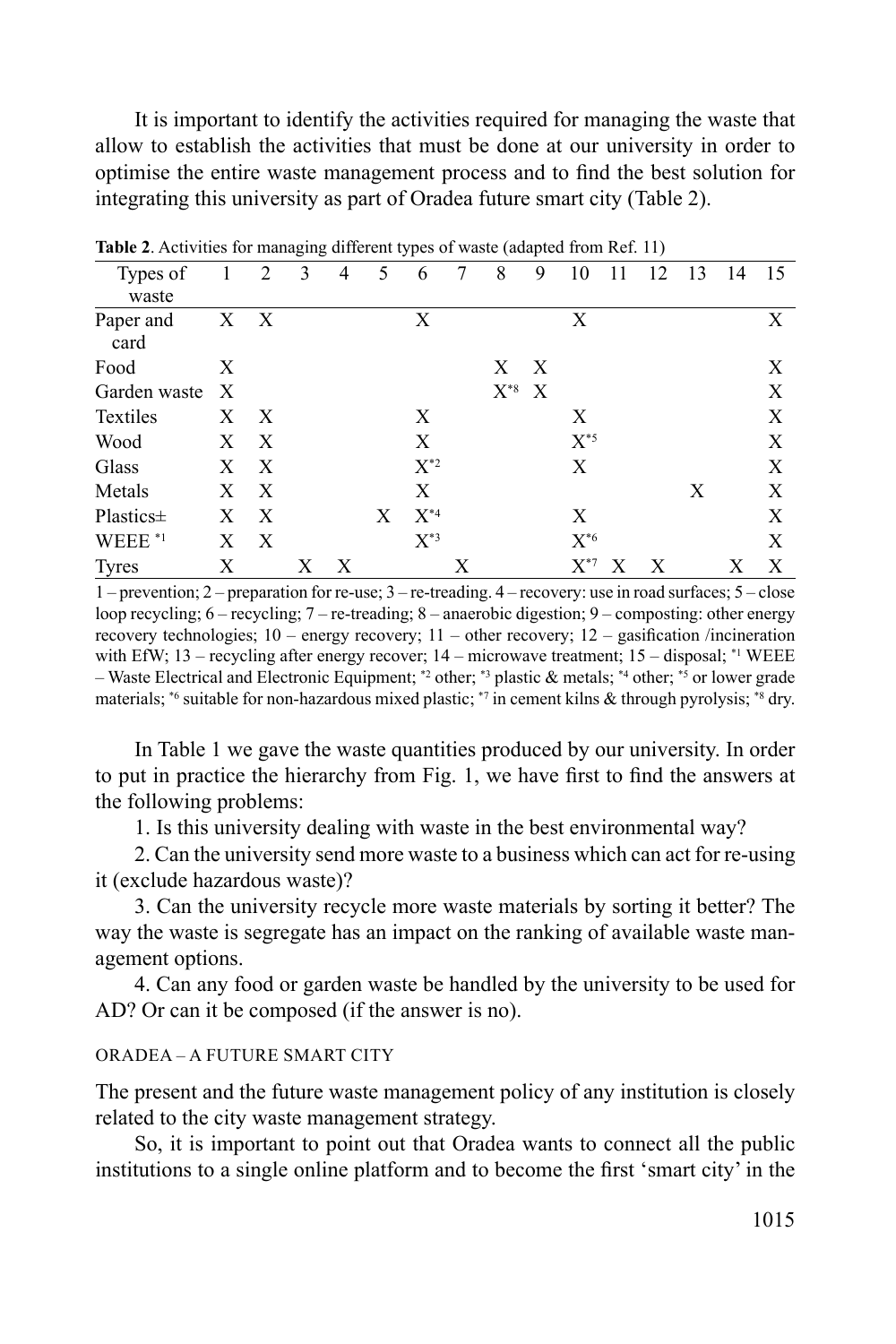country. The first step will be to create the platform. Then, each institution in the city have to connect to it. Fees and amenities will be found on this structure simplifying the work of officials and people will be easier. On the other hand, Oradea residents should no longer have to go from one institution to another (no matter if it is a school, a hospital, a public transport company, and so on) as they will be able to make several operations online, from tax payments to medical appointments.

A new perspective for implementing smart cities is offered by *The Internet of Things* (IoT) – specifically low power, wide-area networks (LPWANs). The IoT is taking a previously splintered system and is combining it seamlessly. Now, cities can gain key insights into disparate agencies, and data can be shared across the city IoT network<sup>12</sup>. Internet of Things (IoT), in a smart city context, can be used to improve citywide services like trash, parking, streetlights, police call buttons, water meters and leak detectors, and more. These wireless sensor and control networks need to run on batteries, but only require the transfer of small amounts of data.

*Our waste management solution*. After analysing the present situation and answering to the above 4 questions, we conclude that we have to act in the following directions:

– Preventing the waste. The University intends to increase the use of education regarding the general problem of Waste Less, and Recycle More in all the universities programs, so that we attend to increase the implication of the entire university community in this domain. Other studies<sup>13-16</sup> have demonstrated the strong positive impact of education on the environmental protection and pollution reduction at the population level.

– Acting for re-using the waste – according to the most intelligent collection system of Oradea (SIGUREC), which offers a good trade-off to its customers. In present there is a station located in the parking lot of Carrefour (Fig. 2) (Ref. 17).

*Classifying the waste.* We intend to classify the university waste according with the categories admitted by these systems, which have the most advanced electronic system that allows the identification of the type of waste and its weight. SIGUREC can receive over 10 types of recyclable waste: PET bottles, aluminum cans, glass, electrical equipment, batteries, lamps of other lighting equipment, paper, cardboard, polystyrene as well as other types of plastic packaging. And the best thing is, collectors are rewarded for their effort. This new system helps to raise the level of collection and recycling of waste; in present it is complementary to the existing waste collection infrastructure, it adds a new layer of collection, one with IT functionality. It is important to mention that in 2013, in Oradea, more than two thousand t of waste were recycled and over 40 thousand t of waste were collected from the streets $18$ .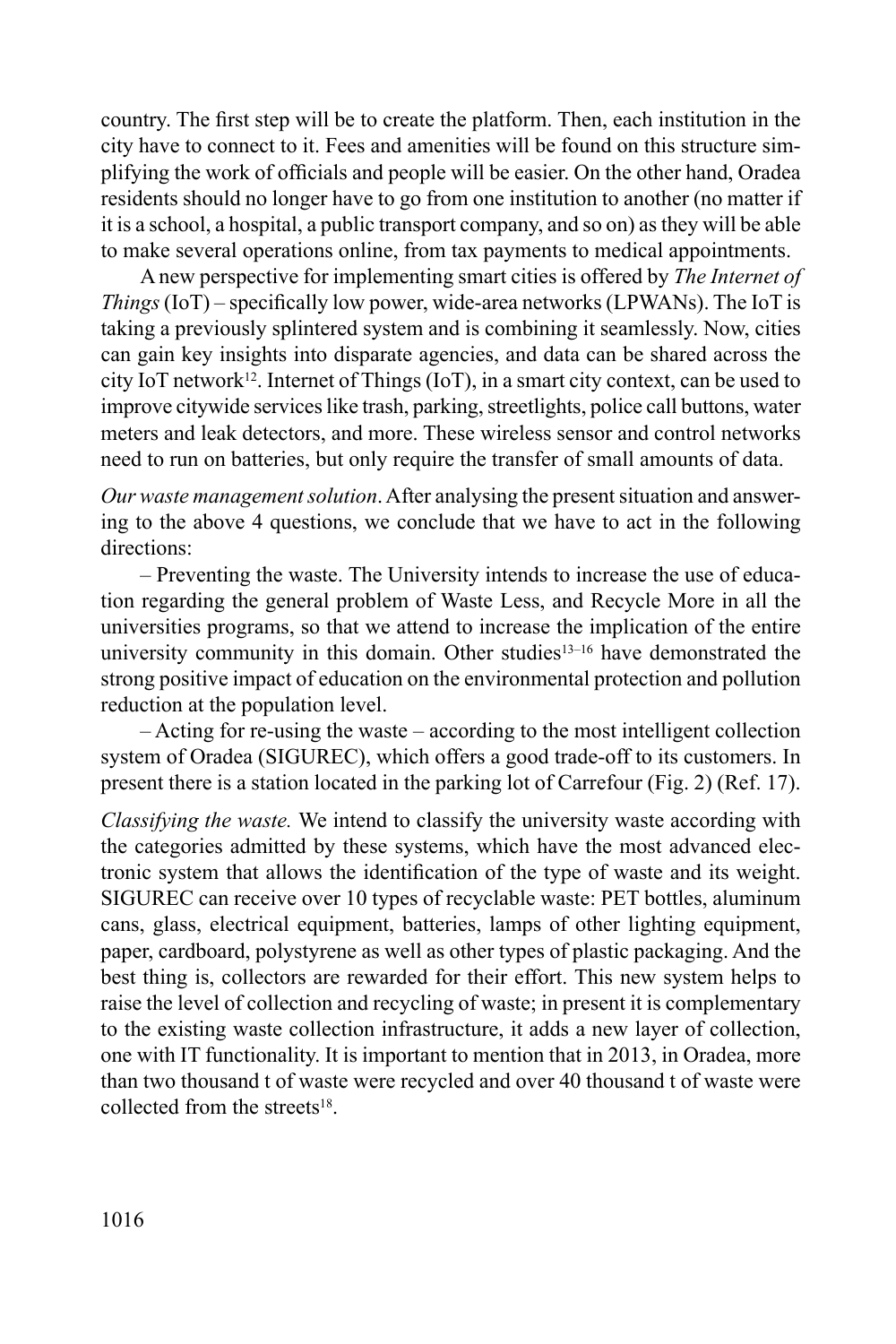#### SIGUREC PRIME CARREFOUR LOTUS ORADEA Nufarului Street, no.30

#### Waste you can recycle:

PET, aluminium cans, glass, (DEEE) electronic waste, paper and carton, bags/foil, polyethylene/ /polypropylene/polystyrene containers, expanded polystyrene, batteries, bulbs and neons.



**Fig. 2**. Geological location in Romania/Oradea of SIGUREC system

The system offers for the recyclable waste brought, an instant bonus: a shopping or charity voucher whose value varies based on the type and volume of waste.

Our strategy is to make steps for the installation of such a system in the University campus.

*Smart waste management.* It includes two innovative functions which are very important for waste management service providers of all types<sup>13</sup>.

The first one is related with the increasing of the *operational efficiency*, which means to reduce the amount of time and energy required to provide waste management services.

Public services and waste management companies have seen only limited innovation with operational efficiency – until the last few years. One big problem that they have faced is that it is better to pick up trash receptacles too often than being too full.

They could only improve route efficiencies, while still meeting the needs of their customers. But, the sanitation specialists must still physically go to the dumpster to check trash levels. Because of this, trucks often visit containers that do not need emptying, which wastes both time and fuel. The jump was performed with the Internet of Things (IoT). So, smart sensors and sensor-level M2M technology have begun to be used even for displaying trash receptacles.

A great example of an innovative waste company is Enovo<sup>17</sup>. They have created a proprietary dumpster sensor and software system that, when placed on the lids of garbage receptacles, can communicate to the waste management company whether the container is at full capacity, when it needs to be emptied, what tem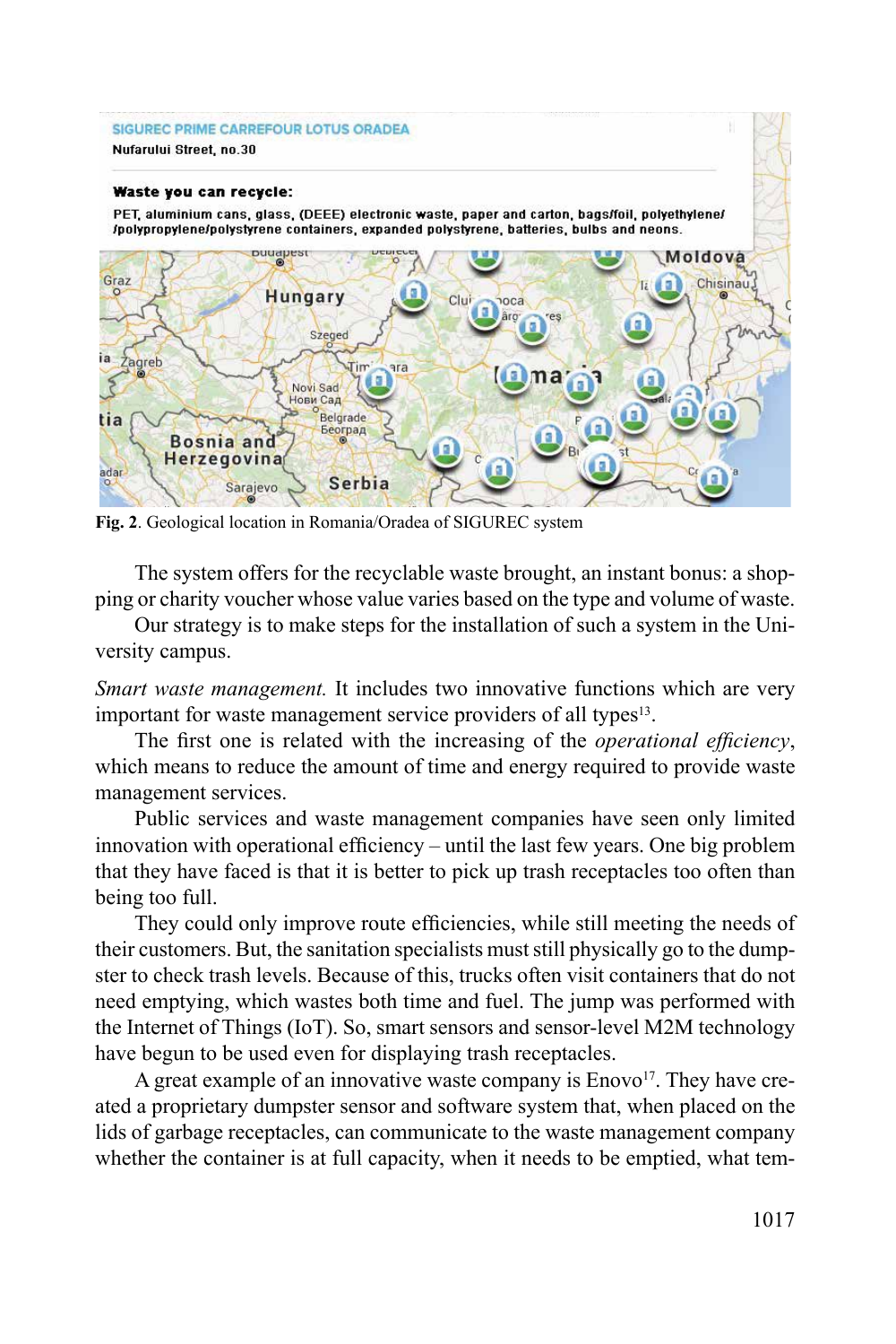perature the container is at, and more. It allows the sanitation specialists to work more efficiently and cut unnecessary costs. The sensors can also help the company to forecast when a dumpster will be full, allowing them to plan ahead future routes. These increased efficiencies can cut costs by up to 50% (Ref. 17).

The architecture of our proposed solution is given in Fig. 3.



**Fig. 3**. Architecture of our proposed solution

We intend to use a garbage receptacle for each geographical location of our university, equipped with a Webcam, a temperature sensor and a weight sensor, controlled by a local microcontroller, which will be used to communicate via Intranet to a Central Computer the information regarding the container state. This Central Computer will have a friendly interface for monitoring the entire university waste state and it will be used for notifying by Internet the waste management company whether the container is at full capacity and it needs to be emptied. It will communicate also what temperature the container is at, and even an image with the container.

The second innovative function, important for the smart waste management is to *reduce the amount of waste created*, it deals with managing the big quantity of waste created on a daily basis. This could be dramatically reduced with the right M2M applications in place, which could help with things like asset and material tracking<sup>18-20</sup>.

For example, using the appropriate IoT technology, every store could track exact quantities of specific products they regularly sell, cut back on waste, and reduce defacement<sup>20</sup>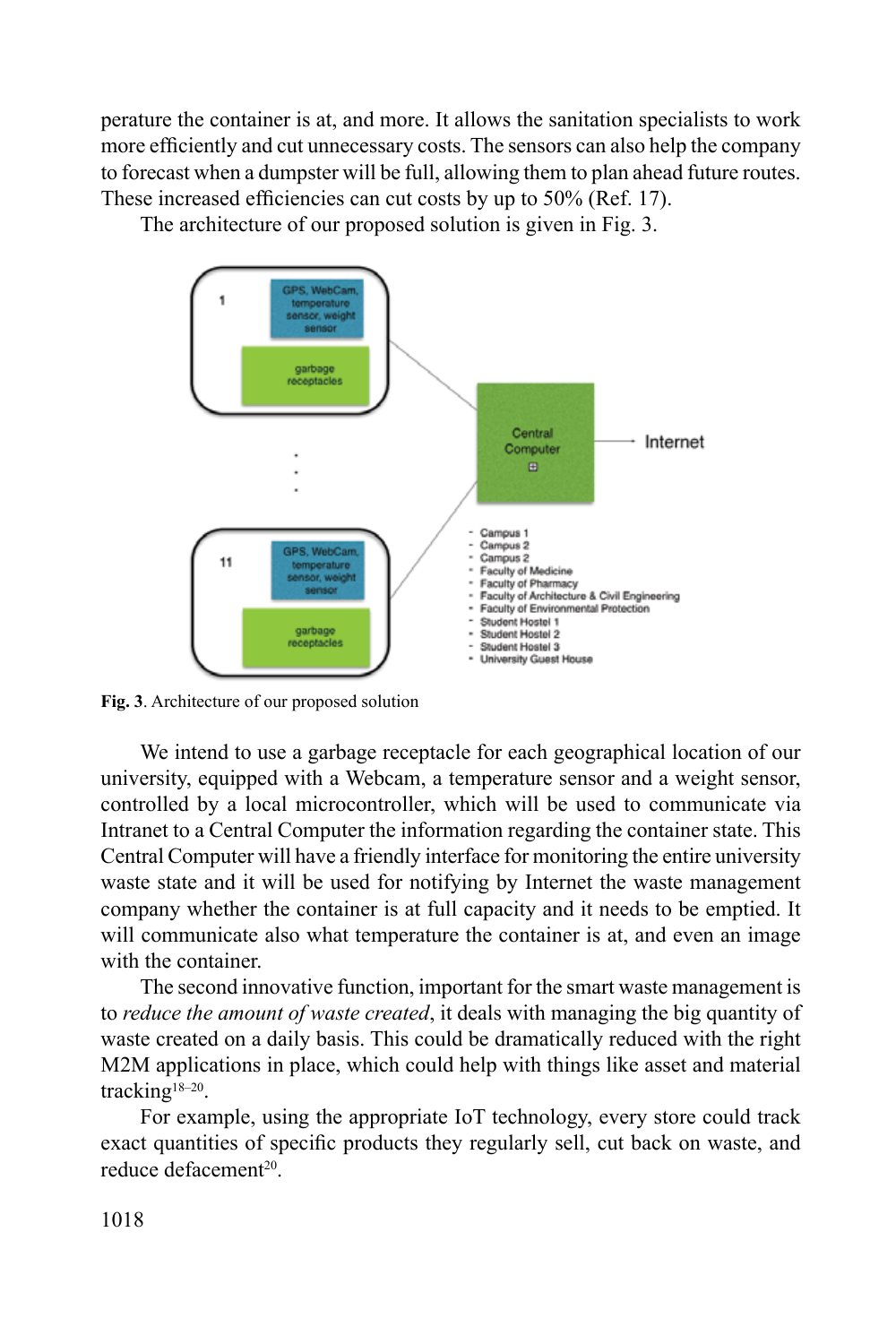Another example refers to the smart refrigerators that may be able to bring the IoT technology into the home, allowing people to consume their purchases in their terms of validity, becoming more attentive to their foods<sup>20</sup>.

Both private waste management services and municipalities can benefit from smart waste technology. For a small upfront cost in a sensor technology, the operational efficiency can be increased and costs can be cut in multiple areas.

Moreover, the proposed solution brings a major advantage for waste collection companies because they can optimise the cost of transport by establishing daily collection routes for cars, depending on the needs transmitted over the Internet by customers.

## **CONCLUSIONS**

Environmental protection and waste management are two notions that complement and complete each other. It is vital for us to understand the nature of our actions and most importantly the consequences derived from our actions. It is very popular nowadays to talk about recycling, and we can even say it is trendy to be an environmentalist. But behind fashion trends and beyond a certain need for compliance due to rules and regulation or have to be aware of the fact that this matter of the waste is one that concerns us all. Our endeavor has focused on the high variety of waste collected in a university campus and what are the best solutions for improving the waste management in the context of a smart city, for which we proposed a practical solution with the architecture described in Fig. 3.

With the cost of these technologies steadily decreasing and plenty of wireless technologies available to make smart waste possible – University of Oradea can stop throwing cash and efficiency in the trash and make a solid business case for this type of investment.

Further, a future research must to evaluate whether the propose solution will be implemented on premise or in cloud-based environment<sup>21</sup>. On the other hand, the Central Computer can be used as a device which can be connected to a Cloud Service Management System<sup>22</sup> that provides IT services for different companies from Oradea, interconnected in an innovative cluster for smart waste management services.

#### REFERENCES

- 1. E. ZEBEK, M. SZWEJKOWSKA, M. RACZKOWSKI: Legal and Organisational Solutions of Municipal Waste Management in Poland in Compliance with Waste Directive 2008/98/EC. J Environ Prot Ecol, **16** (2), 652 (2015).
- 2. Glossary of Environment Statistics: Series F, No. 67/Department for Economic and Social Information and Policy Analysis, United Nations, New York, UN, 1997.